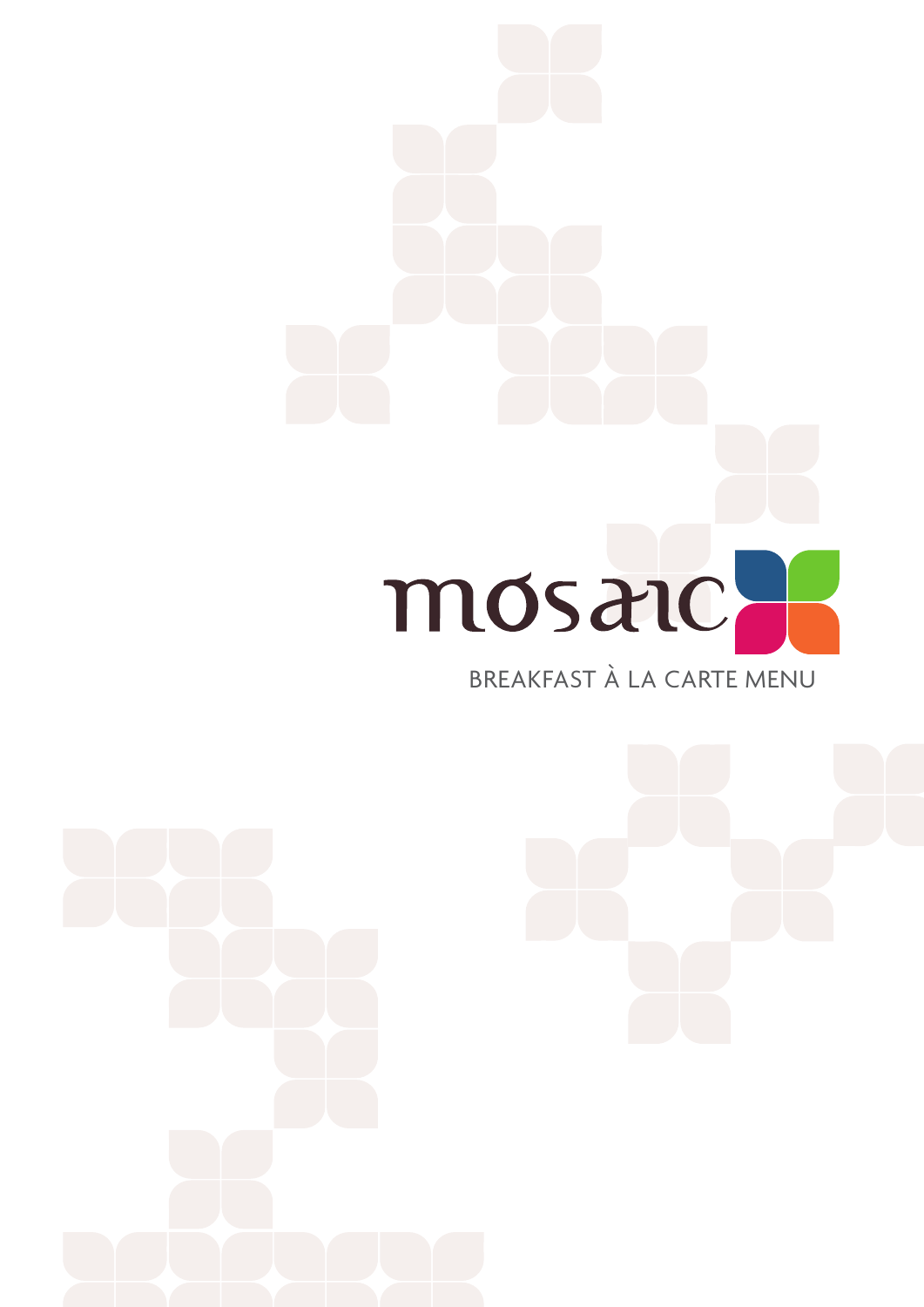# **BUFFET PRICES**

| <b>BREAKFAST</b> |  |
|------------------|--|
| <b>LUNCH</b>     |  |
| <b>DINNER</b>    |  |

13.65 OMR 15.75 OMR 16.80 OMR

# **BREAKFAST**

*SERVED FROM 7 AM TO 11.30 AM* 

# **BREAKFAST COMBO**

| Continental $(V)$<br>Fresh juice, seasonal sliced fruits<br>Baker's basket served with jam or<br>marmalade, honey and butter (G) (D)<br>Tea, coffee or hot chocolate (D) | 9.45  | American<br>Fresh juice, seasonal sliced fruits<br>Baker's basket served with jam or marmalade,<br>honey and butter (G) (D)<br>Your style of eggs (E)                                                                                                  | 11.03 |
|--------------------------------------------------------------------------------------------------------------------------------------------------------------------------|-------|--------------------------------------------------------------------------------------------------------------------------------------------------------------------------------------------------------------------------------------------------------|-------|
|                                                                                                                                                                          |       | With beef or chicken sausage, turkey bacon, mushrooms                                                                                                                                                                                                  |       |
| Healthy $(H)$ $(V)$                                                                                                                                                      | 11.03 | Pancakes with maple syrup                                                                                                                                                                                                                              |       |
| Fresh juice, seasonal sliced fruits                                                                                                                                      |       | Tea, coffee or hot chocolate (D)                                                                                                                                                                                                                       |       |
| Baker's basket served with honey<br>and low fat butter $(G)$ $(D)$<br>Low fat yoghurt (D)<br>Your style of egg white (E)<br>Tea, coffee or hot chocolate (D)             |       | 11.03<br><b>Middle Eastern</b><br>Fresh juice, seasonal sliced fruits<br>Baker's basket served with jam or marmalade,<br>honey and butter (G) (D)<br>Hummus, pickles, labneh, halloumi cheese (D)<br>Foul mudammas<br>Tea, coffee or hot chocolate (D) |       |

# **QUICK AND EASY**

| Plain, low fat or fruit yoghurt $(V)$ (D) $(H)$     | 2.10 | Cereals $(V)$ (G)                                                             | 2.63 |
|-----------------------------------------------------|------|-------------------------------------------------------------------------------|------|
| Seasonal sliced fresh fruit $(H)$ $(V)$             | 4.73 | Cornflakes, Rice Crispies, All bran, Special K,<br>Muesli, Chocos or Frosties |      |
| Seasonal 4 types of fruits                          |      |                                                                               |      |
|                                                     |      | Fruit compote $(V)$                                                           | 2.63 |
| Cheese platter $(V)$ $(D)$ $(G)$                    |      | Pears / apricot / peach / lychee in syrup                                     |      |
| Three cheeses 6.83   Four cheeses 8.40              |      |                                                                               |      |
| Five cheeses 9.98                                   |      | Plain porridge $(V)$ (D)                                                      | 2.10 |
| Brie de Meaux, Stilton, Scottish Cheddar, Manchego, |      |                                                                               |      |
| Taleggio, Fontina,                                  |      |                                                                               |      |
| Grapes, celery, chutney, butter, daily bread basket |      |                                                                               |      |

# **FRESH FROM THE BAKERY**

| Baker's basket (G) (D)                                            | 4.20 | Vienoiserie basket (G) (D)                                      | 4.73 |
|-------------------------------------------------------------------|------|-----------------------------------------------------------------|------|
| Your choice of bread, toast, croissants, Danish                   |      | Chocolate croissant, Danish, muffin, plain croissant            |      |
| With jam or marmalade, honey and butter                           |      |                                                                 |      |
|                                                                   |      | Waffles $(G)$ $(D)$ $(E)$                                       | 4.73 |
| Loaf bread basket $(G)$ $(D)$                                     | 3.68 | Served with whipped cream, butter, maple syrup and strawberries |      |
| Kraft corn, rye and baguette with jam or marmalade and butter     |      |                                                                 |      |
|                                                                   |      | Buttermilk pancakes (G) (D) (E)                                 | 4.73 |
| Toast basket (G) (D)                                              | 3.68 | Served with banana, strawberries, fresh cream and maple syrup   |      |
| Brown and white sliced bread with jam or marmalade, honey, butter |      |                                                                 |      |
|                                                                   |      | French toast $(G)$ $(D)$ $(E)$                                  | 3.68 |
|                                                                   |      |                                                                 |      |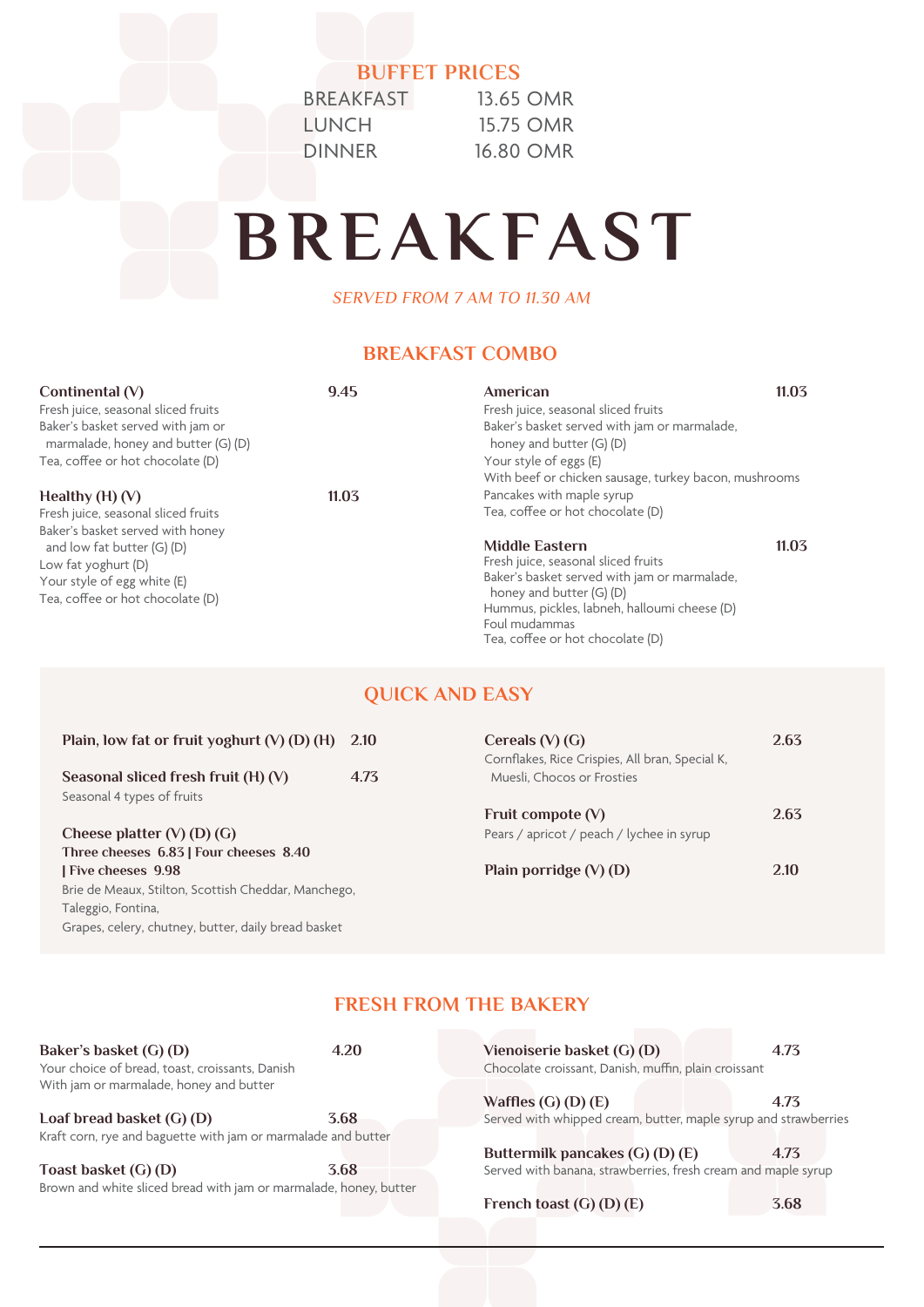### **LOCAL DELICACIES**

| Halloumi cheese (V) (D)  | 3.68 |
|--------------------------|------|
| Labneh $(V)$ $(D)$       | 3.68 |
| Foul mudammas (V)        | 3.68 |
| Served with Arabic bread |      |

## **INDIAN DELICACIES**

Aloo paratha, plain yoghurt, pickles (V) (G) (D) 3.67<br>Idly, sambar, coconut chutney (V) (D) 3.67 Idly, sambar, coconut chutney  $(V)$   $(D)$ 

#### **On the side**

| Baked beans (V)       | 2.10 |
|-----------------------|------|
| Turkey bacon          | 2.10 |
| Chicken sausages      | 2.62 |
| Sautéed mushrooms (V) | 2.10 |
| Grilled tomatoes (V)  | 2.10 |
| Pork bacon            | 3.15 |

## **EGG DELICACIES**

**Your style of eggs (E) 5.25** 2 eggs-fried, poached, scrambled, boiled, regular omelette or white omelette With tomato, onion, chilli, mushrooms, bell peppers, olives, cheese.

#### **All day breakfast (E) (P) 8.40**

3 eggs omelette, mushrooms, grilled tomato, hash brown potato, baked beans, pork or turkey bacon.

#### Following condiments are available upon request: Soy sauce | ketchup | mayonnaise | mustard | Tabasco | HP sauce | Worcestershire sauce | maple syrup | olive oil | vinegar | spicy sauce | marmalade | honey

(H) healthy | (V) vegetarian | (E) eggs | (G) gluten | (D) dairy | (F) fish | (SH) shellfish (N) nuts  $|(Y)$  soya  $|(M)$  sesame  $|(P)$  pork  $|(A)$  alcohol

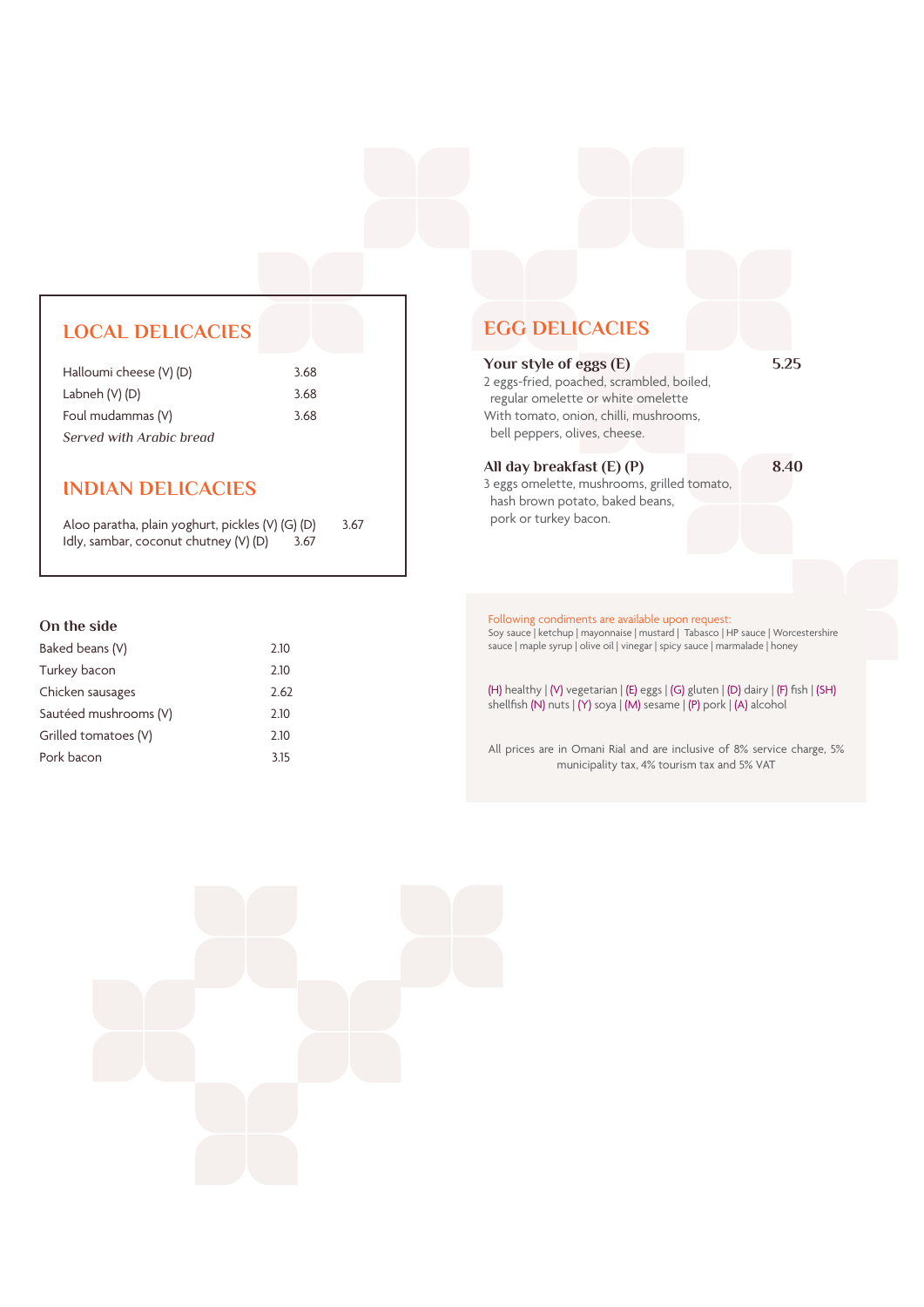# **KID BREAKFAST A LA CARTE**

*SERVED FROM 7 AM TO 11.30 AM* 

# Breakfast Combo



# **Continental (V) 5.25**

Fresh juice, seasonal sliced fruits Baker's basket served with jam or marmalade, honey and butter (G) (D) Hot chocolate (D)

# **American 5.78**

Fresh juice, seasonal sliced fruits Baker's basket served with jam or marmalade, honey and butter (G) (D) Your style of eggs (E) With beef or chicken sausage, turkey bacon, mushrooms Pancakes with maple syrup Tea, coffee or hot chocolate (D)



| One egg any style with toast (E) (G)                                                               | 3.67 |
|----------------------------------------------------------------------------------------------------|------|
| Grilled cheese sandwich (D) (G)                                                                    | 3.67 |
| Cereals $(V)$ (G)<br>Cornflakes, Rice Crispies, All bran,<br>Special K, Muesli, Chocos or Frosties | 2.63 |
| Waffles $(G)$ $(D)$ $(E)$<br>Served with whipped cream, butter,<br>maple syrup and strawberries    | 4.72 |

| Buttermilk pancakes $(G)$ $(D)$ $(E)$<br>Served with banana, strawberries,<br>fresh cream and maple syrup | 4.72 |
|-----------------------------------------------------------------------------------------------------------|------|
| French toast stick (G) (D) (E)                                                                            | 3.67 |
| Plain, low fat or fruit yoghurt $(V)$ (D) (H)                                                             | 2.10 |
| Seasonal sliced fresh fruit (H) (V)<br>Seasonal 4 types of fruits                                         | 2.10 |



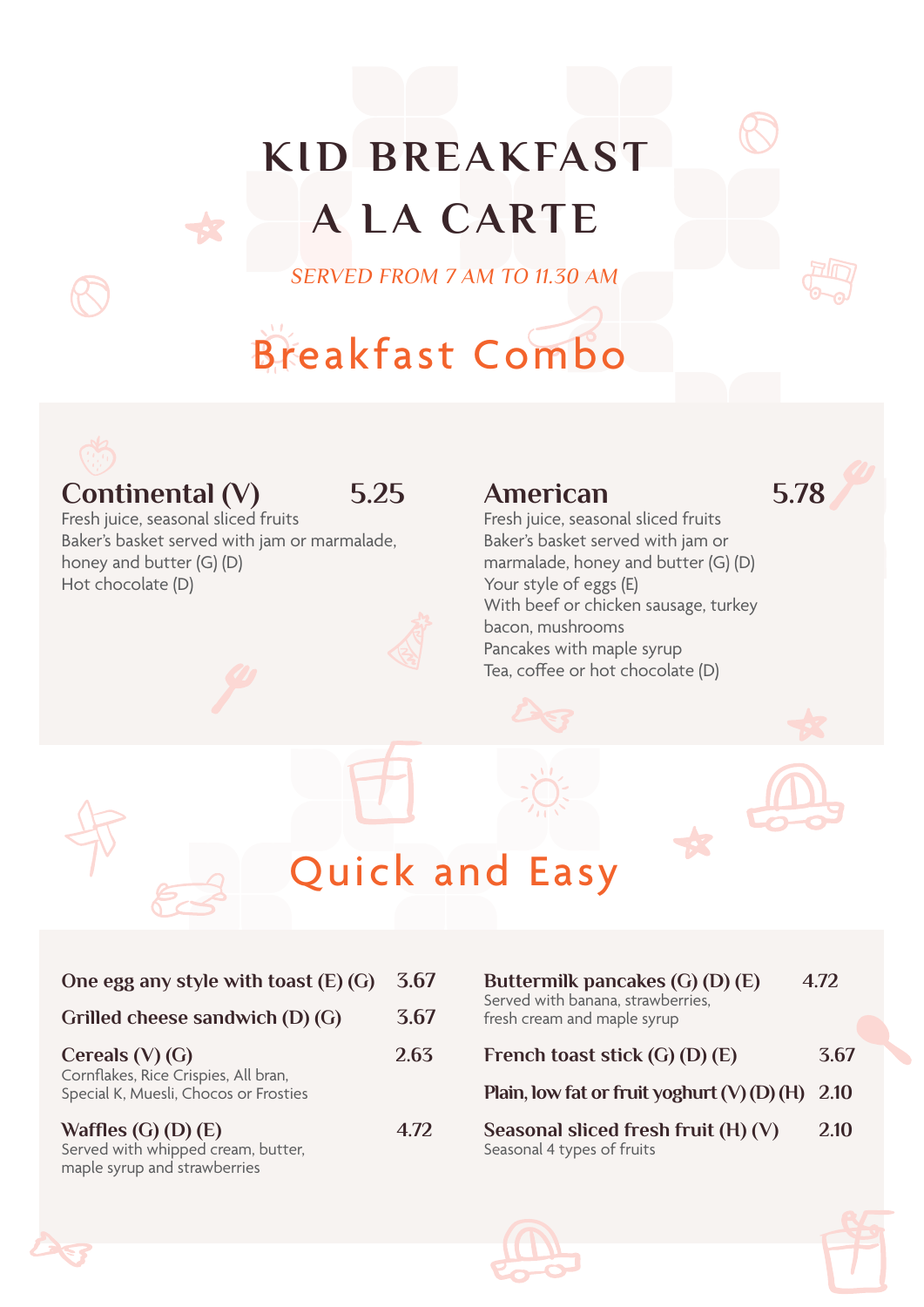# **BEVERAGES**

## **MOCKTAILS**

| <b>Calm Breeze</b>               | 2.94 |
|----------------------------------|------|
| Caribbean Sun                    | 2.94 |
| <b>Shirley Temple</b>            | 2.94 |
| Orange and Earl Grey Iced Tea    | 3.15 |
| <b>Summertime Soda</b>           | 2.94 |
| <b>Tropical fruit Punch</b>      | 3.15 |
| Virgin Cup No. 1                 | 3.15 |
| <b>Watermelon Cucumber Punch</b> | 3.15 |
|                                  |      |

# **FRESH JUICES**

| Orange             | 3.15 |
|--------------------|------|
| Watermelon         | 3.15 |
| <b>Green Apple</b> | 3.15 |
| <b>Pineapple</b>   | 3.15 |
| Carrot             | 3.15 |
| Grapefruit         | 3.15 |
|                    |      |

# **CHILLED JUICES**

| Orange        | 1.89 |
|---------------|------|
| Cranberry     | 1.89 |
| <b>Apple</b>  | 1.89 |
| Pineapple     | 1.89 |
| <b>Mango</b>  | 1.89 |
| <b>Tomato</b> | 1.89 |

# **CARBONATED BEVERAGES**

| <b>Soft Drink</b>    | 1.57                |
|----------------------|---------------------|
| Soda Water           | 1.57                |
| <b>Tonic Water</b>   | 1.57                |
| <b>Energy Drinks</b> | 2.63                |
| <b>WATER</b>         |                     |
| <b>Still</b>         | Small Large<br>2.13 |
| <b>Sparkling</b>     | 3.390<br>2.13       |
| <b>Acqua Panna</b>   | 2.130 3.390         |

# **SELECTION OF TEAS**

| <b>Brilliant Breakfast Tea</b> | 2.31 |
|--------------------------------|------|
| <b>Moroccan Mint Green Tea</b> | 2.31 |
| <b>The Original Earl Grey</b>  | 2.31 |
| <b>Pure Peppermint Leaves</b>  | 2.31 |
| <b>Chamomile</b>               | 2.31 |
| Jasmine Tea                    | 2.31 |

# **HOT BEVERAGES**

| <b>Espresso</b>        | 2.10 |
|------------------------|------|
| <b>Double Espresso</b> | 3.15 |
| Caffè Macchiato        | 2.63 |
| Cappuccino             | 2.63 |
| <b>Caffè Latte</b>     | 2.63 |
| Caffè Mocha            | 2.63 |
| Café Americano         | 2.31 |
| Decaf                  | 22   |
| <b>Hot Chocolate</b>   | 2.63 |
|                        |      |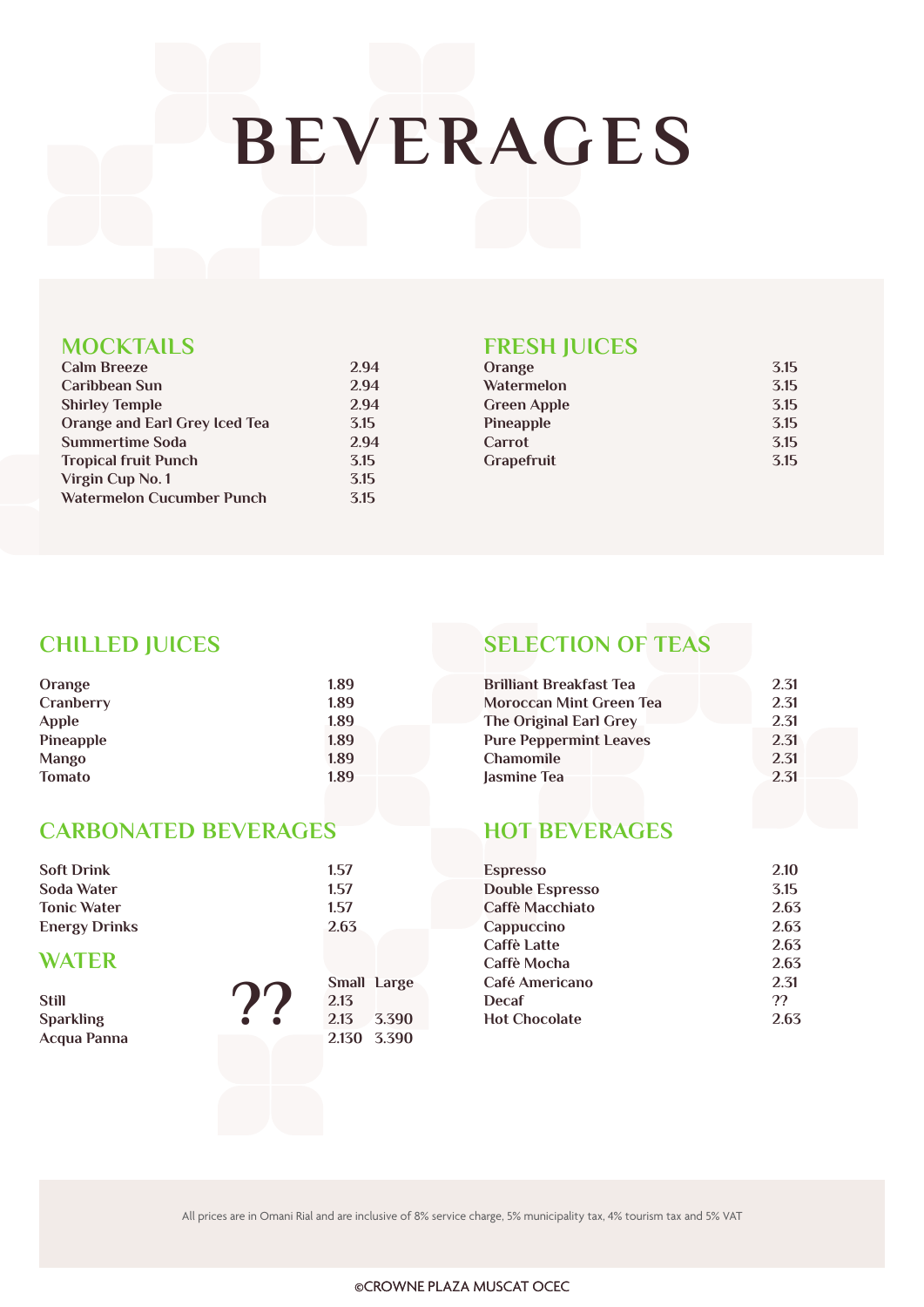

# À LA CARTE MENU

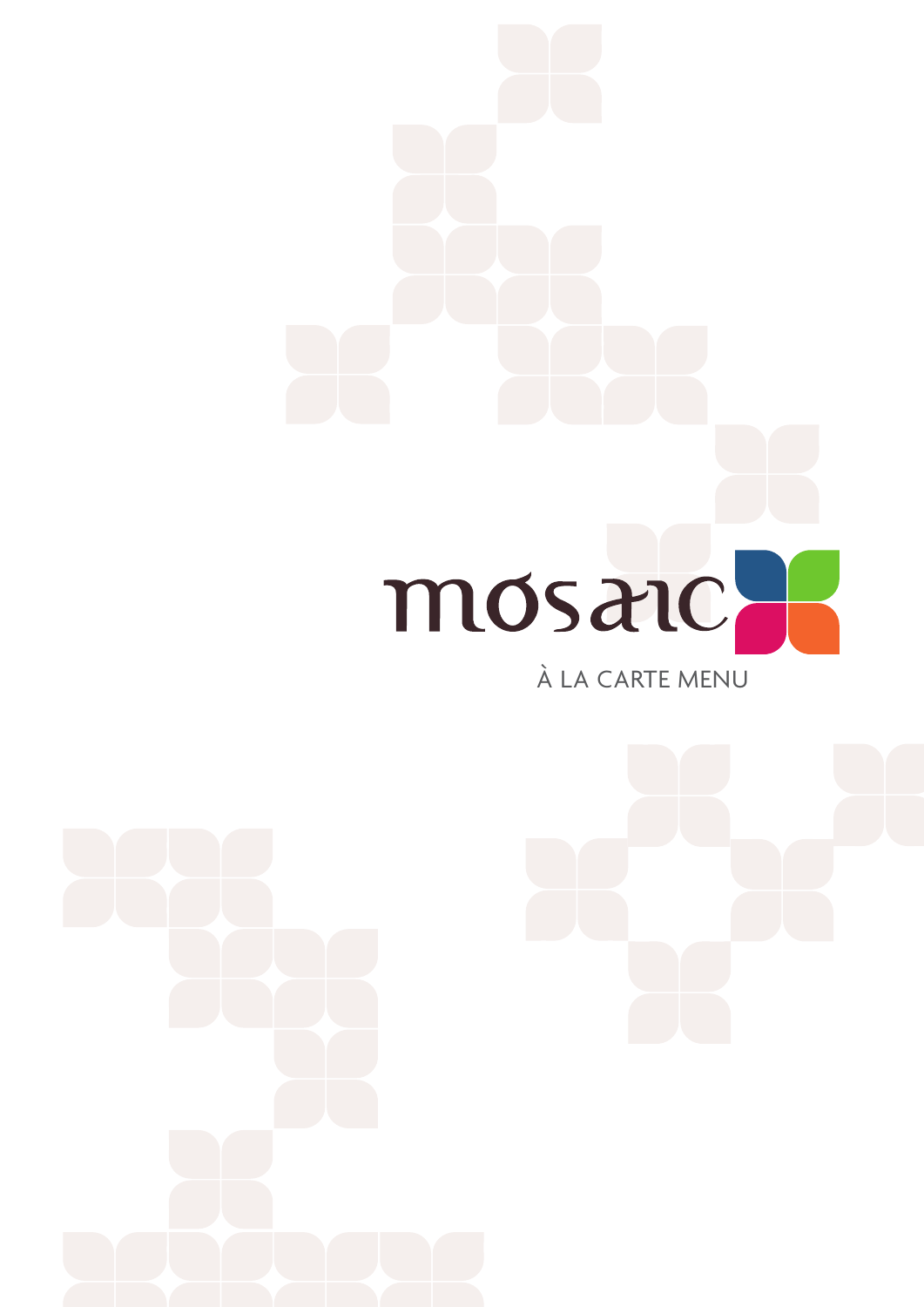# **LUNCH & DINNER**

#### *11:30AM TO 11 PM*

### **FAST & FRESH**

#### **Smoked paprike shrimp cocktail (SH) 4.20**  Cos Lettuce, maranated shrimp

| <b>NEW</b> | <b>SIGNATURE DISH</b>          |      |
|------------|--------------------------------|------|
|            | Chicken sweetcorn              | 5.25 |
|            | Green peas, cream, mint leaves |      |

**Fatoush (V) (G) 5.78** Romaine lettuce, tomato, cucumber, radish, green capsicum and crispy Arabic bread

#### **NEW Chicken quesadilla (G) (D) 6.83**  Chicken con carne, cheese, sour cream, guacamole

### **SOUP**

| Arabic lentil $(V)$                    | 4.20 |
|----------------------------------------|------|
| Lentil soup, croutons and lemon wedges |      |

**Minestrone al pesto (V) (H) 4.20** Clear tomato vegetable soup with basil pesto

## **STARTER**

**SIGNATURE BURGERS**

Hummus, moutabel, labneh (D), vine leaves, tabbouleh

| Classic chicken Caesar salad (G) (F)                                      | 6.30 |
|---------------------------------------------------------------------------|------|
| Beef bacon, shaved parmesan, anchovies<br>With grilled cajun shrimps (sh) |      |
| <b>Caser Salad with pork bacon</b>                                        |      |
| Beetroot tartare (V) (H) (D)                                              | 3.67 |
| Hand cut beets, pommery, capers, sundried tomato                          |      |

Seared tuna, mango salsa, tomatoes **Kale, quinoa & avocado salad (V) (H) 5.04** Marinated quinoa, avocado, lemon dressing

**Tuna teriyaki salad (F) 5.78**

| Angus beef burger $(G)$ $(M)$<br>Angus beef patty, sesame bun, lettuce, pickles,<br>cucumber, tomatoes, onions, melted mozzarella | 8.93                | 7.87<br>Chicken Burger (F) (G)<br>Chicken patty, onion garlic bun, tomato, onion,<br>cucumber, pickle & mayonaise |      |
|-----------------------------------------------------------------------------------------------------------------------------------|---------------------|-------------------------------------------------------------------------------------------------------------------|------|
|                                                                                                                                   | <b>OUR PLATTERS</b> |                                                                                                                   |      |
| Hot oriental mezzeh $(D)$ $(G)$ $(E)$<br>Meat and cheese sambousek, spinach fatayer<br>and deep fried kibbeh                      | 7.35                | Selection of French cheese platter $(V)$ $(D)$ $(G)$<br>Grapes, fruit roll, celery, chutney, butter, sour bread   | 9.98 |
| Assorted cold oriental mezzeh (V)                                                                                                 | 6.30                |                                                                                                                   |      |

Following condiments are available upon request:

Soy sauce | ketchup | mayonnaise | mustard | Tabasco | HP sauce | Worcestershire sauce | maple syrup | olive oil | vinegar | spicy sauce | marmalade | honey

(H) healthy | (V) vegetarian | (E) eggs | (G) gluten | (D) dairy | (F) fish | (SH) shellfish (N) nuts | (Y) soya | (M) sesame | (P) pork | (A) alcohol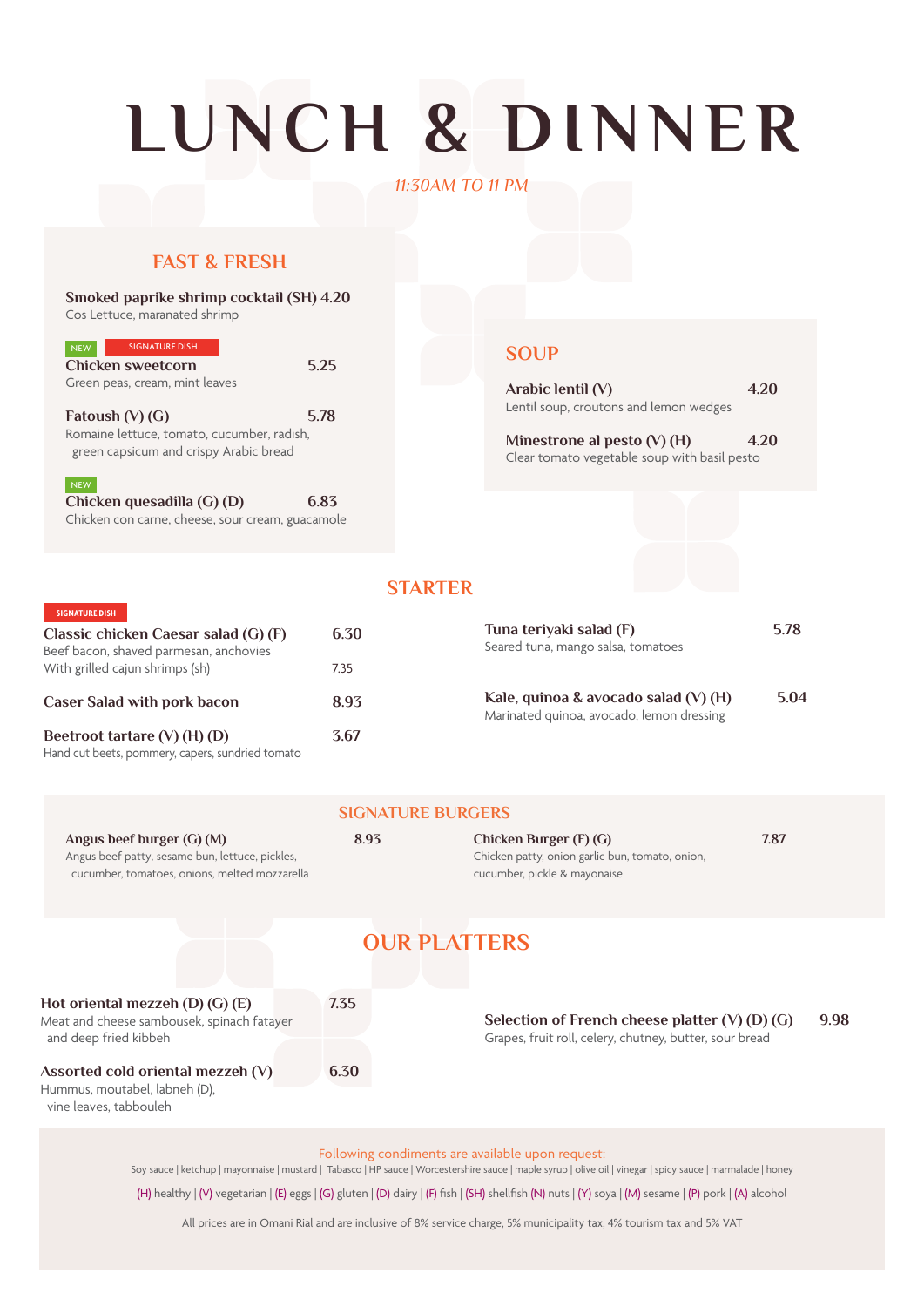# **MAIN COURSE**

| Biryani (plain) $(V)$ (G) (D)                                                                        | 6.83  | <b>Grilled chicken breast</b><br>Marinated chicken breast                                                                                                                            | 6.88   |
|------------------------------------------------------------------------------------------------------|-------|--------------------------------------------------------------------------------------------------------------------------------------------------------------------------------------|--------|
| With shrimps $(SH) (N)$                                                                              | 8.93  | <b>NEW</b>                                                                                                                                                                           |        |
| With chicken $(E)$ (N)                                                                               | 7.88  | <b>Grilled lamb chops</b>                                                                                                                                                            | 9.45   |
| With lamb $(N)$ $(D)$                                                                                | 8.93  | Marinated lamb chops with rosemary and thyme                                                                                                                                         |        |
| All biryanis are served with raita, chutney, pickles and<br>papadum                                  |       | Seafood platter (SH) (F) (D)<br>Prawns, lobster tail, red snapper fillet,<br>mussels, calamari, lemon butter sauce                                                                   | 15.995 |
|                                                                                                      |       | Pan fried sea bass (F) (D)                                                                                                                                                           | 8.93   |
| Nasi goreng (E) (G) (Y) (M) (SH) (M)<br>Indonesian stir fried rice, fried egg, chicken               | 8.93  | Sea bass fillet, carrot puree, caramelised, pearl onions                                                                                                                             |        |
| satay and prawns                                                                                     |       | Pan fried salmon steak (D) (F)                                                                                                                                                       | 8.93   |
| Butter chicken (D) (N)                                                                               | 7.87  | Grilled asparagus, pan-seared garlic potatoes, lemon butter sauce                                                                                                                    |        |
| Naan bread, steamed rice and raita<br><b>NEW</b>                                                     |       | All our grills are served with:<br>Sweet potatoes fries   Mashed potato or steamed rice   Steamed vegeta-<br>bles or sautéed vegetables   Mushroom sauce or pepper sauce   Bearnaise |        |
| Arabic mixed grill<br>Shish kebab, shish taouk, kofta, lamb chops,                                   | 10.10 | sauce $(E)$ $(D)$                                                                                                                                                                    |        |
| Arabic bread, saffron rice, mixed salad                                                              |       |                                                                                                                                                                                      |        |
| <b>NEW</b>                                                                                           |       | <b>SIDE DISHES</b>                                                                                                                                                                   | 2.10   |
| Grilled rib eye (300g)                                                                               | 16.80 | Spinach with cream (V) (D)                                                                                                                                                           |        |
| Grilled tenderloin steak (220g)<br>Mushrooms & spinach strudel, roasted baby potato,<br>pepper sauce | 13.13 | Sautéed mushrooms (V)<br>Fat fries or mashed potatoes (V) (G)<br>Green salad (V)<br>Steamed rice (V)                                                                                 |        |

# **PASTA, PIZZA & RISOTTO**

| Pizza margherita $(V)$ (D) $(G)$<br>Mozzarella and tomato sauce          | 4.73 |
|--------------------------------------------------------------------------|------|
| Pizza 4 seasons $(D)$ $(G)$                                              | 5.78 |
| Tomato, mozzarella, olives, ham, artichoke, mushrooms                    |      |
| Hawaiian pizza (D) (G) (SH)<br>Tomato, mozzarella, pineapple, turkey ham | 6.30 |
| <b>SIGNATURE DISH</b>                                                    |      |
| Pizza pepperoni balloon (D) (G)<br>Tomato mozzarella pepperoni           | 7.35 |
|                                                                          |      |

| Penne Arrabiata (V) (D) (G)<br>Spicy tomato sauce, garlic and parsley                                       | 5.33  |
|-------------------------------------------------------------------------------------------------------------|-------|
| Linguine tiger prawn (SH)<br>Garlic cherry tomato sauce, fresh basil                                        | 8.40  |
| Tagliatelle boscaiola (D) (G)<br>Turkey bacon, green peas, mushroom,<br>creamed sauce and parmesan shavings | 6.83  |
| <b>SIGNATURE DISH</b><br>Seafood risotto (D) (P)<br>Parmesan, mussels, squid, prawns                        | 13.65 |

Following condiments are available upon request:

Soy sauce | ketchup | mayonnaise | mustard | Tabasco | HP sauce | Worcestershire sauce | maple syrup | olive oil | vinegar | spicy sauce | marmalade | honey

(H) healthy | (V) vegetarian | (E) eggs | (G) gluten | (D) dairy | (F) fish | (SH) shellfish (N) nuts | (Y) soya | (M) sesame | (P) pork | (A) alcohol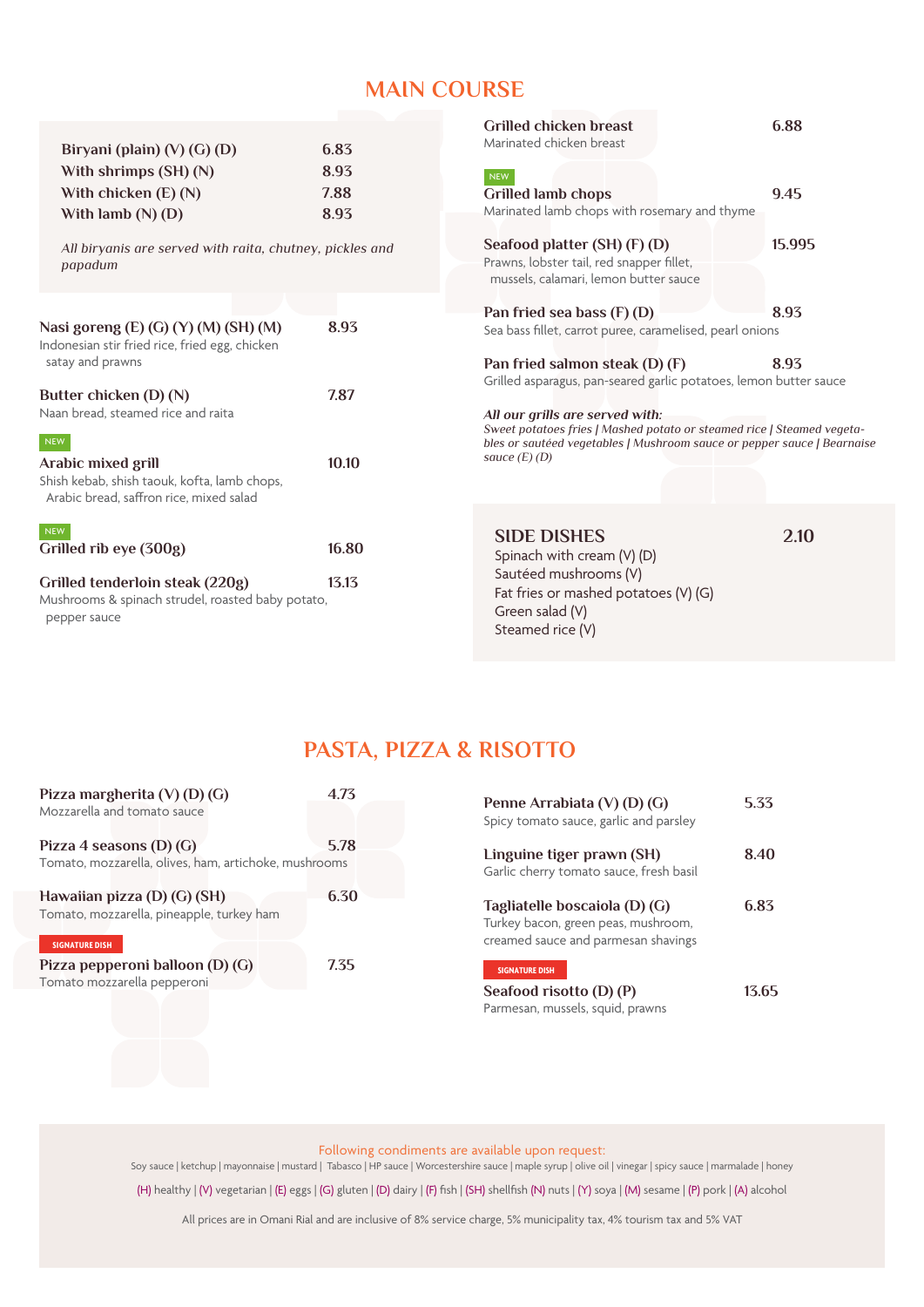# **DESSERT**

#### *12 N00N TO 11 PM*

# **PASTRY**

| Tiramisu (D) $(E)$ (G)                                                                                     | 4 20 |
|------------------------------------------------------------------------------------------------------------|------|
| Mascarpone, coffee flavour and biscuit                                                                     |      |
| Traditional umm ali $(D)$ $(E)$ $(N)$ $(G)$ $(M)$<br>Baked puff pastry, milk, nuts and cream               | 4.73 |
| Seasonal sliced fresh fruit (H) (V)<br>Seasonal four types of fruits                                       | 4.73 |
| <b>SIGNATURE DISH</b><br>Chocolate molten cake $(D)$ $(E)$ $(G)$<br>Hot melting heart, pistachio ice cream | 5.78 |
| <b>SIGNATURE DISH</b><br>Passionfruit Chocolate Dome (D) (E) (G)<br>Passion jelly, praline, crunchy        | 5.25 |
| Cheesecake of the day $(D)$ $(E)$ $(N)$ $(G)$                                                              | 4 73 |

# **ICE CREAMS & SORBET (D) (E) 2.10**

**Chocolate ice cream (D) (E) Strawberry ice cream (D) (E) Mocha ice cream (D) (E) Pistachio ice cream (D) (E) (N) Vanilla ice cream (D) (E) Mango sorbet (D) (E) Lemon sorbet (D) (E)**

# **YOUNGSTERS**

**5.78**

**Cheese sandwich French fries (D) (G) Chicken nuggets with French fries (G) (E) Mini spaghetti bolognese (G) (D) Poached salmon, new potato and vegetables (F) Mini beef burger with French fries (G) (M) Fish fingers with French fries (F) (G) (E)**

**Brownie cake (N) (D) (E) (G) Ice cream (D)**

**Seasonal sliced fresh fruit (H) (V) Seasonal 4 types of fruits**

Following condiments are available upon request: Soy sauce | ketchup | mayonnaise | mustard | Tabasco | HP sauce | Worcestershire sauce | maple syrup | olive oil | vinegar | spicy sauce | marmalade | honey

(H) healthy | (V) vegetarian | (E) eggs | (G) gluten | (D) dairy | (F) fish | (SH) shellfish (N) nuts | (Y) soya | (M) sesame | (P) pork | (A) alcohol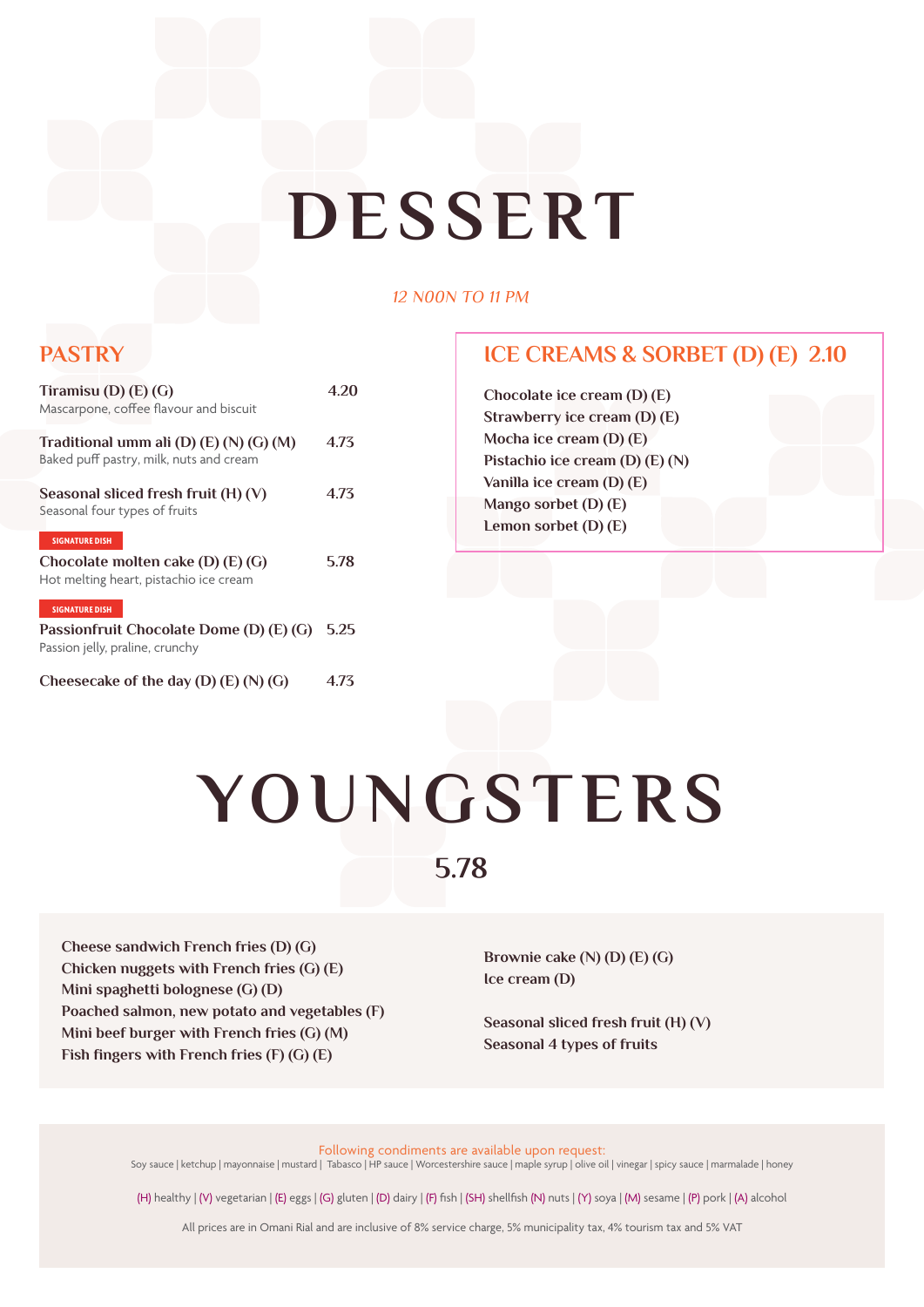# **BEVERAGES**

# **NON ALCOHOLIC BEVERAGES**

## **MOCKTAILS**

| <b>Calm Breeze</b>            | 2.94 |
|-------------------------------|------|
| <b>Caribbean Sun</b>          | 2.94 |
| <b>Shirley Temple</b>         | 2.94 |
| Orange and Earl Grey Iced Tea | 2.94 |
| <b>Summertime Soda</b>        | 3.15 |
| <b>Tropical fruit Punch</b>   | 3.15 |
| Virgin Cup No. 1              | 3.15 |
| Watermelon Cucumber Punch     | 3.15 |
| Orange and Earl Grey Iced Tea | 2.94 |

# **FRESH JUICES**

| 3.15 |
|------|
| 3.15 |
| 3.15 |
| 3.15 |
| 3.15 |
| 3.15 |
|      |

# **CHILLED JUICES**

| Orange           | 1.89 |
|------------------|------|
| Cranberry        | 1.89 |
| <b>Apple</b>     | 1.89 |
| <b>Pineapple</b> | 1.89 |
| <b>Mango</b>     | 1.89 |
| <b>Tomato</b>    | 1.89 |

# **CARBONATED BEVERAGES**

| <b>Soft Drink</b>    | 1.57 |
|----------------------|------|
| Soda Water           | 1.57 |
| <b>Tonic Water</b>   | 1.57 |
| <b>Energy Drinks</b> | 2.63 |
| <b>WATER</b>         |      |
|                      |      |
| <b>Still-ARWA</b>    | 1.15 |
| <b>Sparkling</b>     | 1.15 |

# **SELECTION OF TEAS**

| <b>Brilliant Breakfast Tea</b> | 2.31 |
|--------------------------------|------|
| <b>Moroccan Mint Green Tea</b> | 2.31 |
| <b>The Original Earl Grey</b>  | 2.31 |
| <b>Pure Peppermint Leaves</b>  | 2.31 |
| <b>Chamomile</b>               | 2.31 |
| Jasmine Tea                    | 2.31 |
|                                |      |

# **HOT BEVERAGES**

| <b>Espresso</b>        | 2.10 |
|------------------------|------|
| <b>Double Espresso</b> | 3.15 |
| Caffè Macchiato        | 2.63 |
| Cappuccino             | 2.63 |
| Caffè Latte            | 2.63 |
| Caffè Mocha            | 2.63 |
| Café Americano         | 2.31 |
| Decaf                  | 2.31 |
| <b>Hot Chocolate</b>   | 2.63 |
|                        |      |